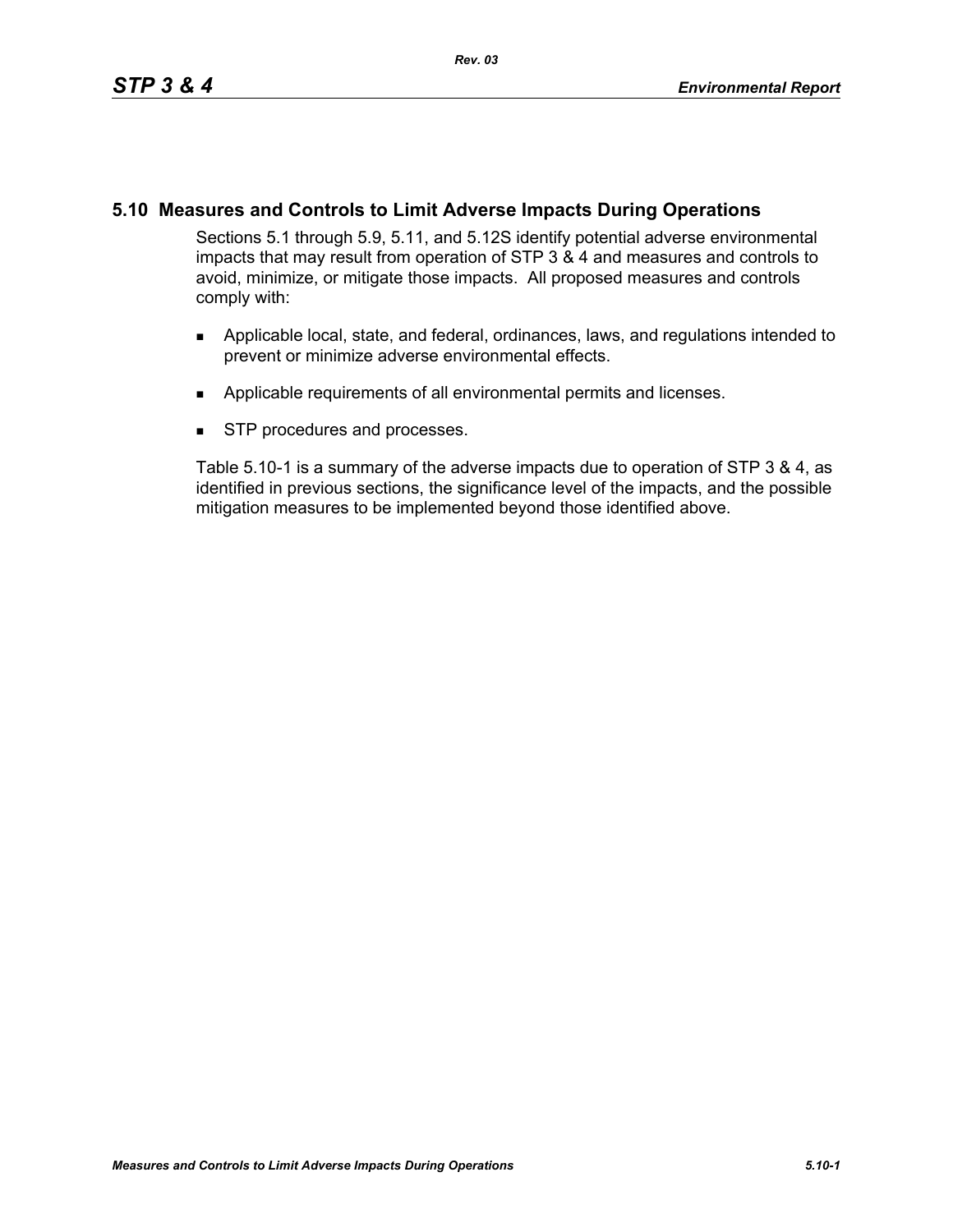| Impact                                                                      | <b>Description of Potential Impact</b>                                                                                                                                                                                        | <b>Potential</b><br>Impact<br><b>Significance</b><br>[1] | <b>Planned Control Program</b>                                                                                                                                                                                                                                                                                                                                                                                                                                                                                                                                               |
|-----------------------------------------------------------------------------|-------------------------------------------------------------------------------------------------------------------------------------------------------------------------------------------------------------------------------|----------------------------------------------------------|------------------------------------------------------------------------------------------------------------------------------------------------------------------------------------------------------------------------------------------------------------------------------------------------------------------------------------------------------------------------------------------------------------------------------------------------------------------------------------------------------------------------------------------------------------------------------|
| 5.1 Land-Use Impacts                                                        |                                                                                                                                                                                                                               |                                                          |                                                                                                                                                                                                                                                                                                                                                                                                                                                                                                                                                                              |
| 5.1.1 The Site<br>and Vicinity                                              | Approximately 90 acres of land will be<br>permanently dedicated to the plant until<br>decommissioning. [2]                                                                                                                    | $\mathsf{S}$                                             | There are no practical measures of mitigation for this impact.                                                                                                                                                                                                                                                                                                                                                                                                                                                                                                               |
|                                                                             | Salt deposition affects to vegetation potentially<br>impacting land use in the surrounding area.                                                                                                                              | $\mathsf{S}$                                             | Salt deposition in the immediate vicinity of the cooling tower, out<br>to 660 feet from the centerline of the cooling towers, is predicted<br>to have a maximum of 420 pounds per acre per month during the<br>Summer season. Salt deposition in all areas greater than 1300<br>feet from the centerline of both the cooling towers will be below<br>8.9 pounds per acre per month, which is the NUREG-1555<br>threshold for leaf damage. Cooling tower and heat dissipation<br>system will be monitored for operate under rules and regulations<br>governing these systems. |
|                                                                             | Offsite land use impacts attributed to operations<br>workforce population growth. Increase in<br>development for commercial and residential<br>purposes. [2]                                                                  | $S-M$                                                    | Maintain communication with local and regional government to<br>disseminate project information so they have the opportunity to<br>plan accordingly.                                                                                                                                                                                                                                                                                                                                                                                                                         |
|                                                                             | Operation of new units would result in an<br>increase in the total volume of solid waste<br>generated at the STP site. [2]                                                                                                    | $\mathsf{S}$                                             | All federal, Texas, and local requirements and standards would<br>be met regarding handling, transportation, and offsite land<br>disposal of the solid waste at licensed facilities. STPNOC has<br>recycling and waste minimization programs currently in place.                                                                                                                                                                                                                                                                                                             |
| 5.1.2<br><b>Transmission</b><br><b>Corridors and</b><br><b>Offsite Area</b> | Impacts to offsite land from disposal of<br>radiological (low and high level) and non-<br>radiological wastes that would be generated at<br>STP 3 & 4. The wastes would be disposed of in<br>offsite disposal facilities. [2] | S                                                        | Disposal area(s) for non-radiological and low level radiological<br>waste would be a permitted waste disposal facility with a land use<br>designated for such activities. For high level wastes. Disposal<br>area would be operated under appropriate regulations and<br>guidelines until such time an NRC-licensed high-level waste<br>disposal facility is constructed. At that time, the storage area<br>could be restored for other uses.                                                                                                                                |

*STP 3 & 4*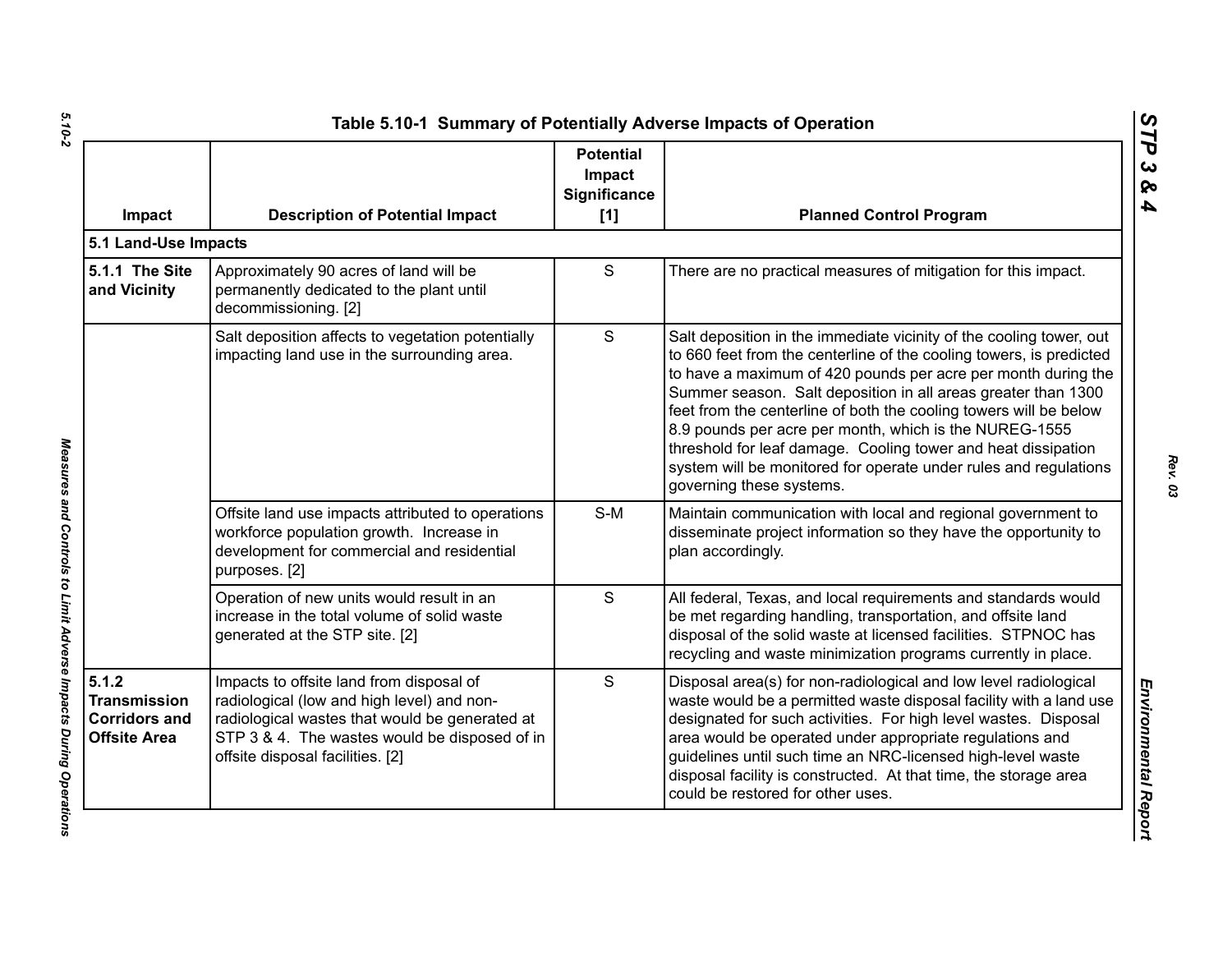| Impact                                                                        | <b>Description of Potential Impact</b>                                                                                                                                                                                                                                                                                                                                                                                                                       | <b>Potential</b><br>Impact<br><b>Significance</b><br>[1] | <b>Planned Control Program</b>                                                                                                                                                                                                                                                                                                                                                                                                                                                                                                                         |
|-------------------------------------------------------------------------------|--------------------------------------------------------------------------------------------------------------------------------------------------------------------------------------------------------------------------------------------------------------------------------------------------------------------------------------------------------------------------------------------------------------------------------------------------------------|----------------------------------------------------------|--------------------------------------------------------------------------------------------------------------------------------------------------------------------------------------------------------------------------------------------------------------------------------------------------------------------------------------------------------------------------------------------------------------------------------------------------------------------------------------------------------------------------------------------------------|
| 5.1.3 Historic<br><b>Properties</b>                                           | Potential impacts to historic resources due to<br>operation of project.                                                                                                                                                                                                                                                                                                                                                                                      | <b>NA</b>                                                | Texas Historical Commission concurs that ongoing operations<br>and maintenance activities of STP 1 & 2 would have no effect on<br>historic properties. Since no additional corridors are required for<br>STP 3 & 4, there should also be no effect on historic properties.                                                                                                                                                                                                                                                                             |
| 5.2 Water-Related Impacts                                                     |                                                                                                                                                                                                                                                                                                                                                                                                                                                              |                                                          |                                                                                                                                                                                                                                                                                                                                                                                                                                                                                                                                                        |
| 5.2.1<br>Hydrologic<br><b>Alterations and</b><br><b>Plant Water</b><br>Supply | Potential hydrologic impacts from the withdrawal<br>from the Chicot Aquifer. Makeup water for the<br>ultimate heat sink (mechanical draft cooling<br>towers) would be pumped from five existing and<br>proposed groundwater wells. [2]                                                                                                                                                                                                                       | S                                                        | STPNOC will apply to Coastal Plains Groundwater Conservation<br>District for an increase in the site's current groundwater permit<br>from 3000 acre-feet per year to 3500 acre-feet per year up to the<br>current permitted limit with the remainder of the water<br>requirements met by water from the Main Cooling Reservoir<br>$(MCR)$ .<br>Withdrawal groundwater from the deep confined Chicot aquifer,<br>limiting impacts to those local wells in the deep aquifer.<br>Conduct groundwater monitoring as required by groundwater use<br>permit. |
| 5.2.2 Water-Use<br><b>Impacts</b>                                             | Potential hydrologic impacts to the Colorado<br>River from pumping of water to the MCR. Water<br>would be withdrawn from the Colorado River and<br>added to the MCR to replace water lost to<br>evaporation, seepage, blowdown from the MCR,<br>and as needed as the result of maximum<br>operating conditions at the rate of 42,604 gpm<br>during normal operations and 44,779 gpm during<br>maximum operations, as contained in the current<br>permit. [2] | S                                                        | No mitigation would be required.                                                                                                                                                                                                                                                                                                                                                                                                                                                                                                                       |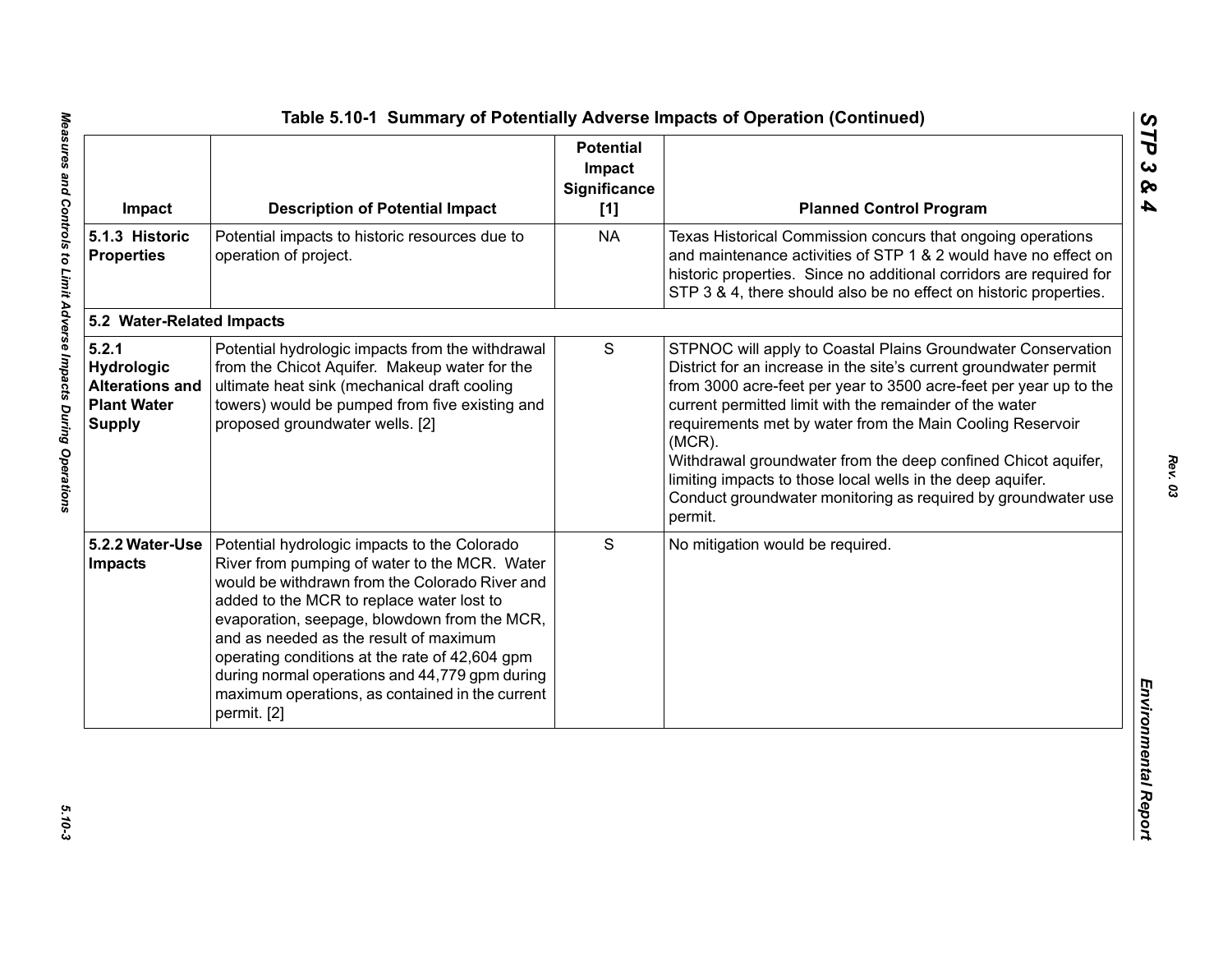| Impact                                     | <b>Description of Potential Impact</b>                                                                                                                                                                                                                                                                                                                                                             | <b>Potential</b><br>Impact<br>Significance<br>$[1]$ | <b>Planned Control Program</b>                                                                                                                                                                                                                                                                                                                                                                                                                                                                                                                                         |
|--------------------------------------------|----------------------------------------------------------------------------------------------------------------------------------------------------------------------------------------------------------------------------------------------------------------------------------------------------------------------------------------------------------------------------------------------------|-----------------------------------------------------|------------------------------------------------------------------------------------------------------------------------------------------------------------------------------------------------------------------------------------------------------------------------------------------------------------------------------------------------------------------------------------------------------------------------------------------------------------------------------------------------------------------------------------------------------------------------|
| 5.2.3 Water<br><b>Quality Impacts</b>      | Potential water quality impacts to the Colorado<br>River from discharges from the MCR, which<br>would receive and dilute all STP 3 & 4 water and<br>wastewater discharges. Discharges to the<br>Colorado River are anticipated to be needed<br>when water quality deteriorates in the MCR.<br>Discharge limits would be established by the<br>Texas Commission on Environmental Quality<br>(TCEQ). | S                                                   | Obtain Texas Pollution Discharge Elimination System (TPDES)<br>permit and comply with its discharge limits and monitoring<br>requirements.                                                                                                                                                                                                                                                                                                                                                                                                                             |
| 5.3 Cooling System Impact                  |                                                                                                                                                                                                                                                                                                                                                                                                    |                                                     |                                                                                                                                                                                                                                                                                                                                                                                                                                                                                                                                                                        |
| 5.3.1 Intake<br><b>System</b>              | Entrainment, impingement and entrapment of<br>aquatic organisms at the power plant water<br>intake structure. [2]                                                                                                                                                                                                                                                                                  | S                                                   | Intake structure is designed with the "Best Available Technology."<br>The MCR is a closed cycle cooling system that minimizes<br>withdrawal of river water. Impingement, entrainment and<br>entrapment were minimized by other design features: (1) the<br>intake was oriented in such a way as to reduce attractant flows,<br>(2) the approach velocity at the traveling screens was designed to<br>be 0.5 fps or less, and (3) the RMPF was equipped with a fish<br>"handling and bypass" system. This is a pre-existing system, so<br>no mitigation is anticipated. |
| 5.3.2<br><b>Discharge</b><br><b>System</b> | The addition of STP 3 & 4 is expected to<br>increase the frequency of blowdown from the<br>MCR to the Colorado River. [2]                                                                                                                                                                                                                                                                          | S                                                   | Obtain TPDES permit and comply with its discharge limits and<br>monitoring requirements. The MCR would be operated such that<br>discharges would not be made when the river flow is less than<br>800 cubic feet per second (cfs) and the volume would not exceed<br>12.5% of river flow, allowing a dilution of the already diluted STP<br>3 & 4 cooling system effluent of at least 8.                                                                                                                                                                                |

*STP 3 & 4*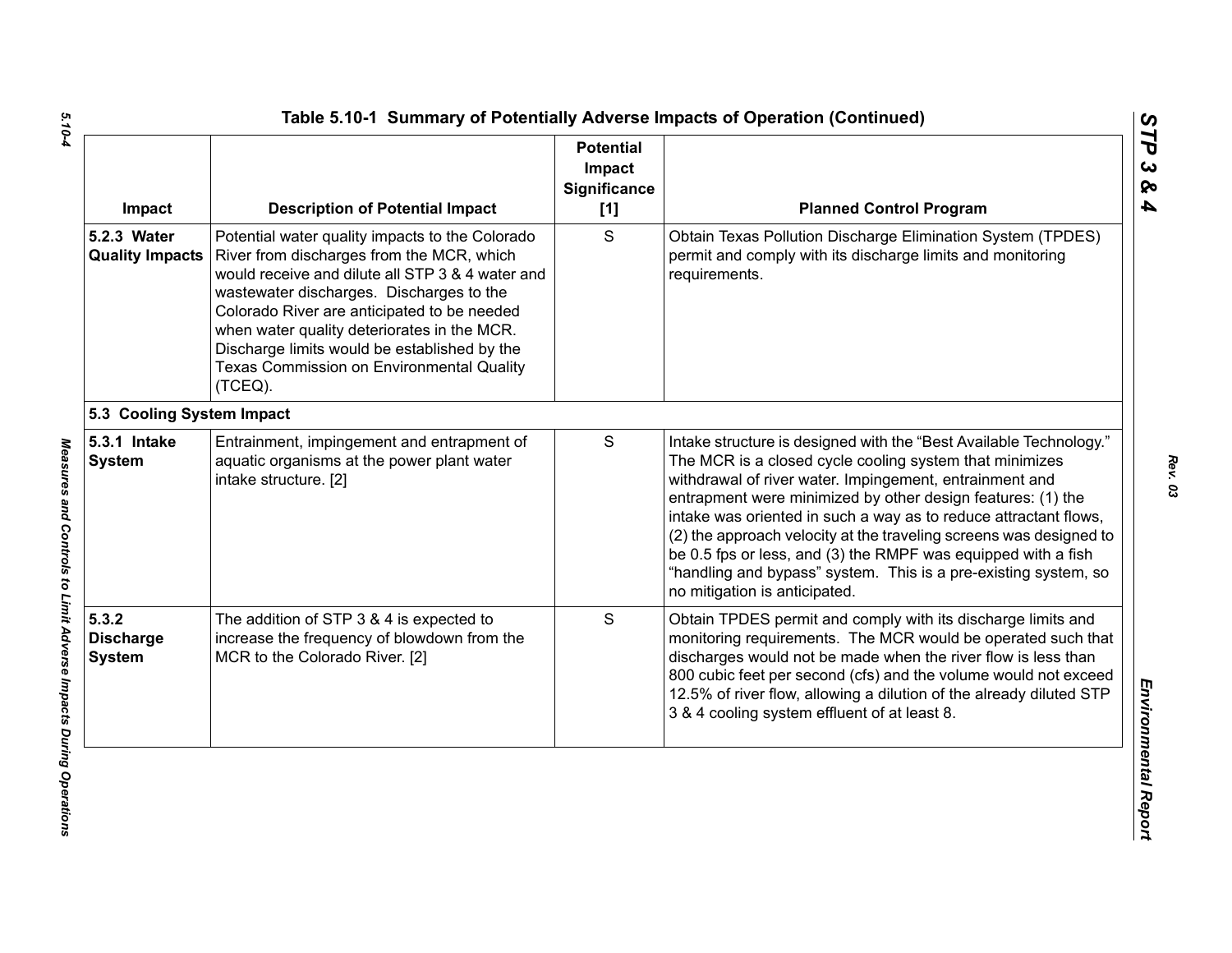| Impact                                                            | <b>Description of Potential Impact</b>                                                                                                                                                                                                                                                             | <b>Potential</b><br>Impact<br>Significance<br>[1] | <b>Planned Control Program</b>                                                                                                                                                                                                                                                                                                                                                                                   |
|-------------------------------------------------------------------|----------------------------------------------------------------------------------------------------------------------------------------------------------------------------------------------------------------------------------------------------------------------------------------------------|---------------------------------------------------|------------------------------------------------------------------------------------------------------------------------------------------------------------------------------------------------------------------------------------------------------------------------------------------------------------------------------------------------------------------------------------------------------------------|
|                                                                   | Non-radioactive wastewater discharges will<br>increase as a result of the operation of the new<br>units' operation, such as additional cooling water<br>system blowdown, permitted wastewater from<br>the new units' auxiliary system, and storm water<br>runoff from new impervious surfaces. [2] | S                                                 | Discharges would be in accordance with applicable TCEQ water<br>quality standards. STPNOC will revise the existing Storm Water<br>Pollution Prevention Plan (SWPPP). The impacts due to the new<br>impervious surfaces will be negligible due to Best Management<br>Practices.                                                                                                                                   |
|                                                                   | Impacts to the Colorado River riverbed due to<br>discharge from the MCR.                                                                                                                                                                                                                           | S                                                 | Discharges would be diffused to limit scouring to immediate area<br>of the discharge point.                                                                                                                                                                                                                                                                                                                      |
| 5.3.3 Heat-Discharge System                                       |                                                                                                                                                                                                                                                                                                    |                                                   |                                                                                                                                                                                                                                                                                                                                                                                                                  |
| 5.3.3.1 Heat<br><b>Dissipation to</b><br>the<br><b>Atmosphere</b> | Potential visual impacts from cooling tower<br>plumes.                                                                                                                                                                                                                                             | S                                                 | Operation of the STP 3 & 4 cooling towers would result in plumes<br>that would occur in each direction of the compass and would be<br>spread over a wide area, reducing the time that the plume would<br>be visible from any particular location. The average plume<br>lengths would be short and would not be long enough to reach<br>the site boundary in most directions. No mitigation would be<br>required. |
|                                                                   | Potential impacts to agriculture and vegetation in<br>the area due to atmospheric effects from<br>operations of the STP 3 & 4 cooling towers.                                                                                                                                                      | S                                                 | Operation of the cooling towers could lead to minor shadowing,<br>very small increase in precipitation, increases in ground-level<br>humidity in the immediate vicinity, and salt deposition that is a<br>fraction of the level needed to have visible effects on vegetation<br>outside the site boundaries (greater than 1300-feet). No<br>mitigation would be required.                                        |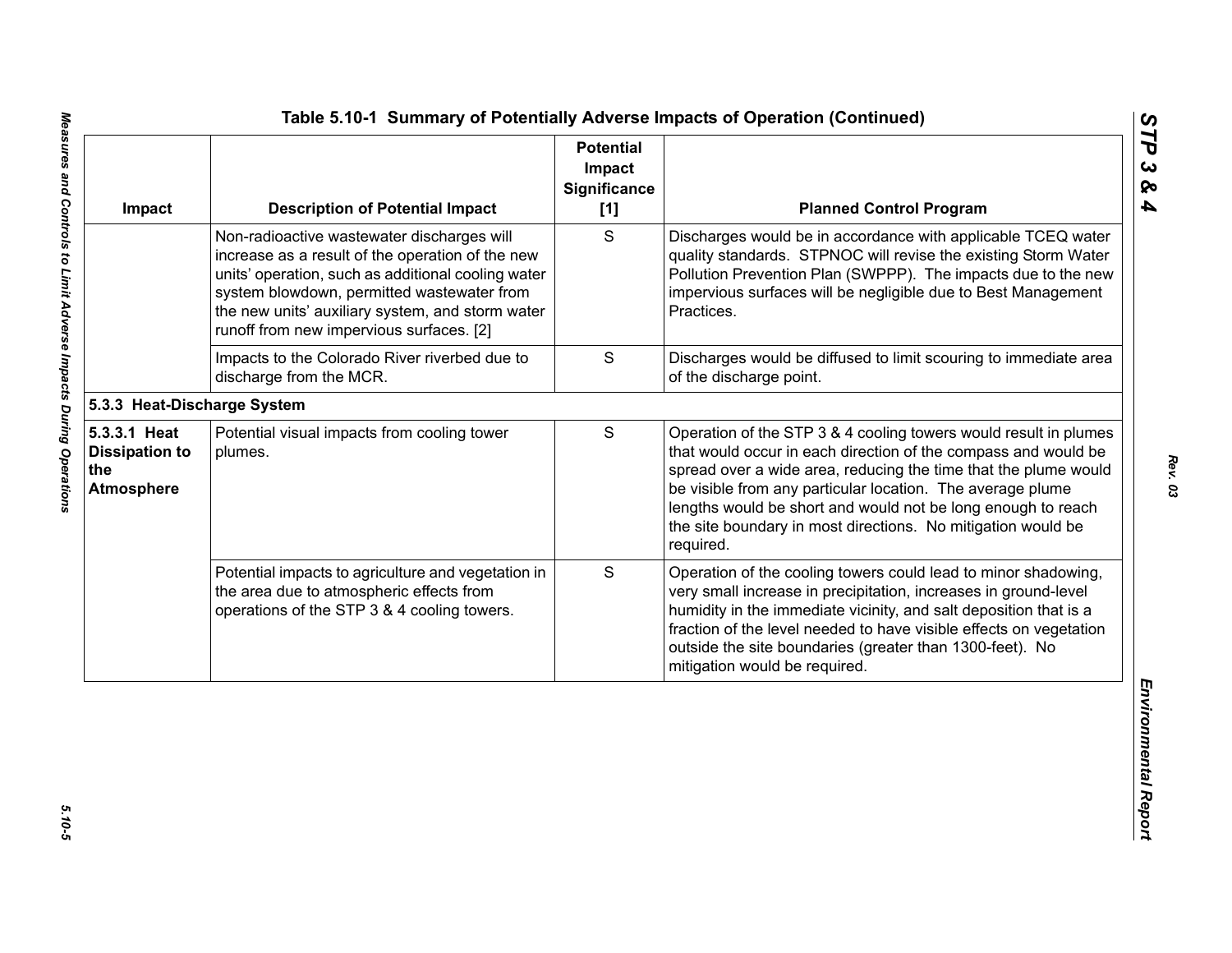| Impact                                             | <b>Description of Potential Impact</b>                                                                                                                                                                                                                                                           | <b>Potential</b><br>Impact<br><b>Significance</b><br>[1] | <b>Planned Control Program</b>                                                                                                                                                                                        |
|----------------------------------------------------|--------------------------------------------------------------------------------------------------------------------------------------------------------------------------------------------------------------------------------------------------------------------------------------------------|----------------------------------------------------------|-----------------------------------------------------------------------------------------------------------------------------------------------------------------------------------------------------------------------|
| 5.3.3.2<br><b>Terrestrial</b><br><b>Ecosystems</b> | Potential stressing of vegetation within the site<br>boundary from salt deposition resulting from the<br>operation of the STP 3 & 4 cooling towers.<br>Vegetation stress could result either directly by<br>deposition of salts onto foliage or indirectly from<br>accumulation in the soil. [2] | S                                                        | Salt deposition from mechanical cooling tower operation would be<br>a fraction of the level that leads to leaf damage outside of a 1300-<br>feet radius from the cooling towers. Mitigation would not be<br>required. |
|                                                    | Inclusion of STP 3 & 4 in the existing cooling<br>reservoir system will lead to an increase in<br>operating water level, potentially impacting<br>existing shoreline vegetation and terrestrial biota<br>using the reservoir. [2]                                                                | S                                                        | Prey species will eventually recolonize along the new shoreline.<br>There are other foraging areas in the vicinity until recolonization.<br>Further mitigation would not be required.                                 |
|                                                    | Potential impacts to wildlife from noise from the<br>STP 3 & 4 cooling towers.                                                                                                                                                                                                                   | S                                                        | Noise from cooling towers singly and cumulatively would be less<br>than the level that startles birds or small mammals beyond the<br>immediate vicinity of the towers. No mitigation would be required.               |
|                                                    | Potential impact to avian populations from<br>collisions of individuals with cooling towers. [2]                                                                                                                                                                                                 | S                                                        | Cooling towers of a low height would be used. Low height would<br>cause negligible mortality in birds.                                                                                                                |
| 5.3.4 Impacts<br>to Members of<br>the Public       | Potential impact to members of the public from<br>noise emitted by STP 3 & 4 cooling towers.                                                                                                                                                                                                     | S                                                        | Noise levels 400 feet from the cooling towers are estimated to be<br>less than <60-65 dBA, a level characterized by NRC in NUREG-<br>1555 as of small significance. No mitigation would be required.                  |
|                                                    | Potential health impact to members of the public<br>from contact with human disease-causing<br>thermophilic microorganisms in the MCR.                                                                                                                                                           | S                                                        | No mitigation would be required since access to the MCR is<br>restricted and design and operation of the MCR does not promote<br>an average temperature that is optimal for thermophilic<br>microorganisms.           |
|                                                    | 5.4 Radiological Impacts of Normal Operation                                                                                                                                                                                                                                                     |                                                          |                                                                                                                                                                                                                       |
| <b>Pathways</b>                                    | 5.4.1 Exposure   Potential impacts to environment due to small<br>discharges of radioactive liquids and gases. [2]                                                                                                                                                                               | S                                                        | Monitor radiological releases as required by radiological<br>monitoring program.                                                                                                                                      |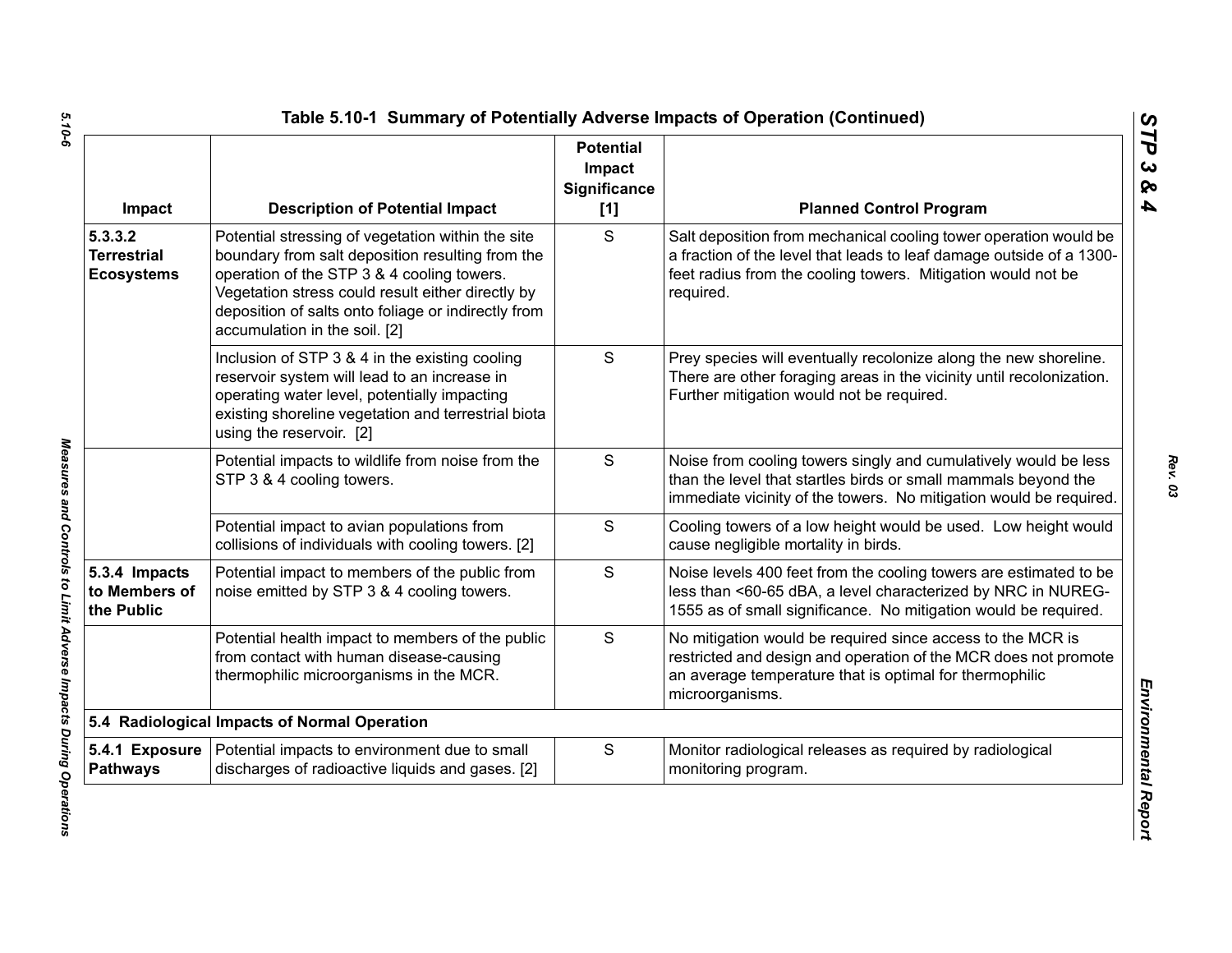| Impact                                                                | <b>Description of Potential Impact</b>                                                                                                                                                                                                                                                                                           | <b>Potential</b><br>Impact<br>Significance<br>[1] | <b>Planned Control Program</b>                                                                                                                                                                                                                                                                                                                                                                                                                                                                                          |
|-----------------------------------------------------------------------|----------------------------------------------------------------------------------------------------------------------------------------------------------------------------------------------------------------------------------------------------------------------------------------------------------------------------------|---------------------------------------------------|-------------------------------------------------------------------------------------------------------------------------------------------------------------------------------------------------------------------------------------------------------------------------------------------------------------------------------------------------------------------------------------------------------------------------------------------------------------------------------------------------------------------------|
| 5.4.2 Radiation<br>Doses to<br><b>Members of the</b><br><b>Public</b> | Potential impacts to the public within 50 miles of<br>the plant.                                                                                                                                                                                                                                                                 | S                                                 | Potential liquid pathway doses would be 2.93E-4 millirem per<br>year per unit for total body for the maximally exposed individual<br>and 0.0017 person-rem per year (2 units) for collective total body<br>doses to the public within 50 miles. Potential gaseous pathway<br>doses would be 0.4 millirem per year for total body for the<br>maximally exposed individual and 0.50 person-rem per year for<br>the collective total body Monitor radiological releases as required<br>by radiological monitoring program. |
| 5.4.3 Impacts<br>to Members of<br>the Public                          | Potential health impacts to members of the<br>public from exposure to radiological releases.<br>Modeling using the design and operational<br>parameters of STP 3 & 4 results in estimated<br>doses to the public that are within the design<br>objectives of 10 CFR 50 Appendix I and within<br>regulatory limits of 40 CFR 190. | S                                                 | Monitor radiological releases as required by radiological<br>monitoring program.                                                                                                                                                                                                                                                                                                                                                                                                                                        |
| 5.4.4 Impacts<br>to Biota Other<br>than Members<br>of the Public      | Potential impacts to terrestrial and aquatic<br>ecosystems from chronic radiation exposure<br>(much less than 100 mrad/day) caused by the<br>small discharges of radioactive liquids and gases<br>from the operation of STP 3 & 4.                                                                                               | S                                                 | Monitor radiological releases as required by radiological<br>monitoring program.                                                                                                                                                                                                                                                                                                                                                                                                                                        |
| 5.4.5<br>Occupational<br>Radiation<br><b>Doses</b>                    | Potential health impacts to workers from<br>radiation exposure of an annual maximum of<br>dose of 98.9 person-rem per unit.                                                                                                                                                                                                      | S                                                 | Monitor radiological releases as required by radiological<br>monitoring program.                                                                                                                                                                                                                                                                                                                                                                                                                                        |

*STP 3 & 4*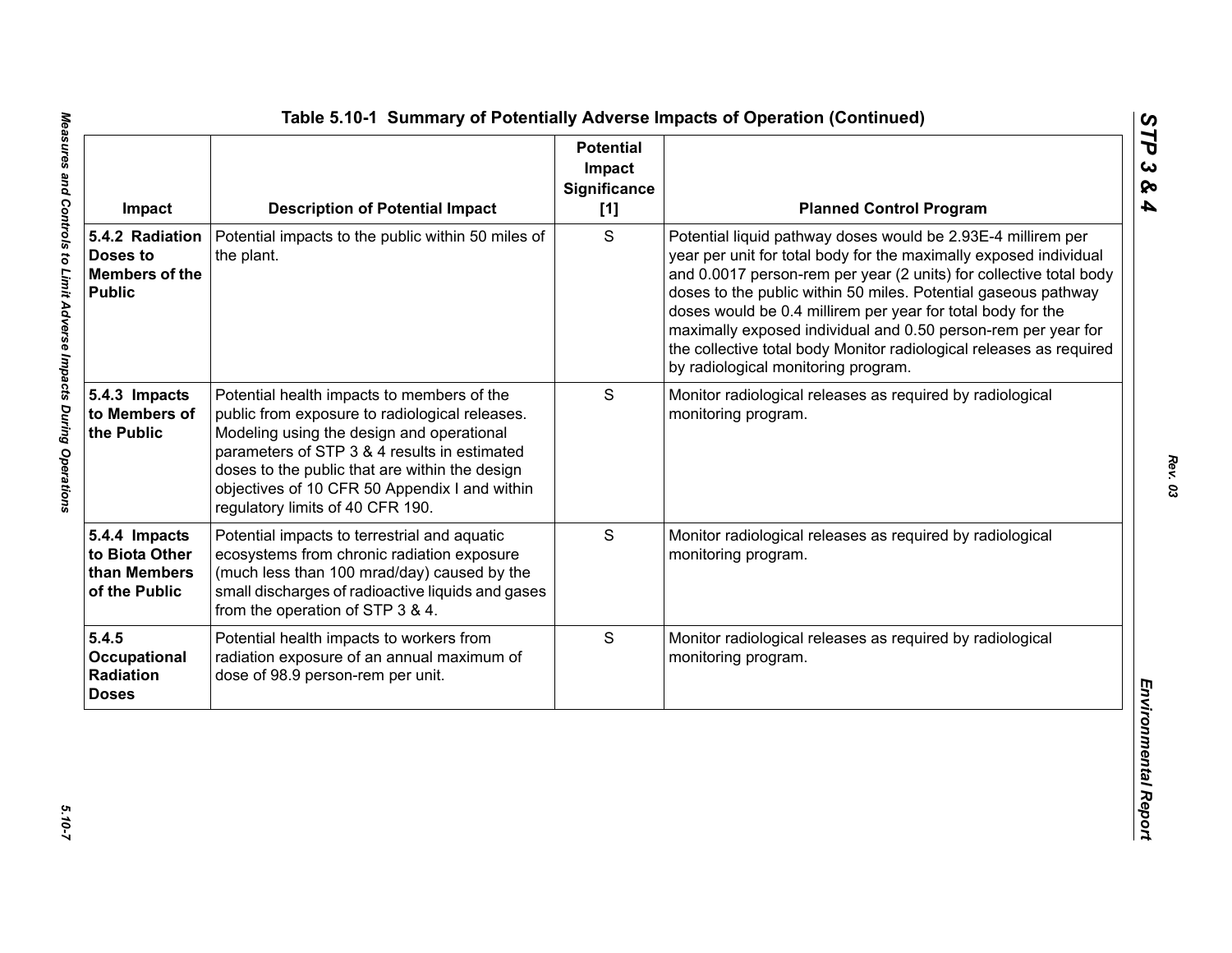| Impact                                                                    | <b>Description of Potential Impact</b>                                                                                                                                                                                                                                                                                                               | <b>Potential</b><br>Impact<br>Significance<br>[1] | <b>Planned Control Program</b>                                                                                                                |
|---------------------------------------------------------------------------|------------------------------------------------------------------------------------------------------------------------------------------------------------------------------------------------------------------------------------------------------------------------------------------------------------------------------------------------------|---------------------------------------------------|-----------------------------------------------------------------------------------------------------------------------------------------------|
|                                                                           | 5.5 Environmental Impact of Waste                                                                                                                                                                                                                                                                                                                    |                                                   |                                                                                                                                               |
| 5.5.1 Non-<br><b>Radioactive</b><br><b>Waste System</b><br><b>Impacts</b> | Potential impacts to water quality of Colorado<br>River from increase in discharges from the MCR.<br>The reservoir would be receiving an increased<br>volume of wastewater, increased amount of<br>chemicals in its receipt of water and wastewater<br>from STP 3 & 4 systems, and treated wastewater<br>from a new sanitary waste treatment system. | S                                                 | Obtain TPDES permit and comply with its discharge limits and<br>monitoring requirements.                                                      |
|                                                                           | Potential impacts to water quality of surface<br>water due to increased volume of storm water<br>resulting from new impervious surfaces. [2]                                                                                                                                                                                                         | S                                                 | Conduct storm water monitoring as required by storm water<br>permit.<br>Revise the SWPPP to avoid/minimize releases of contaminated<br>water. |
|                                                                           | Potential impacts to air quality from emissions of<br>auxiliary systems operated on an intermittent<br>basis. [2]                                                                                                                                                                                                                                    | S                                                 | Comply with the state of Texas permit limits and regulations for<br>operating air emission sources.                                           |
|                                                                           | Operation of new units would result in an<br>increase in the total volume of solid waste<br>generated at the STP site. Potential impacts to<br>environment offsite due to disposal of solid<br>waste generated as a result of the operation of<br>STP 3 & 4. [2]                                                                                     | S                                                 | Implement existing no radioactive solid waste reuse and recycling<br>policies.                                                                |
| 5.5.2 Mixed<br><b>Waste Impacts</b>                                       | Potential impacts to environment offsite due to<br>disposal of up to 5 cubic meters of mixed waste<br>that could be generated as a result of the<br>operation of STP 3 & 4.                                                                                                                                                                          | S                                                 | Update existing STP waste minimization plan for operation of<br>STP 3 & 4.                                                                    |
|                                                                           | Potential health impacts to workers due to<br>potential exposure to chemicals during handling<br>and storage of mixed wastes.                                                                                                                                                                                                                        | S                                                 | Implement materials handling and safety procedures.                                                                                           |

Measures and Controls to Limit Adverse Impacts During Operations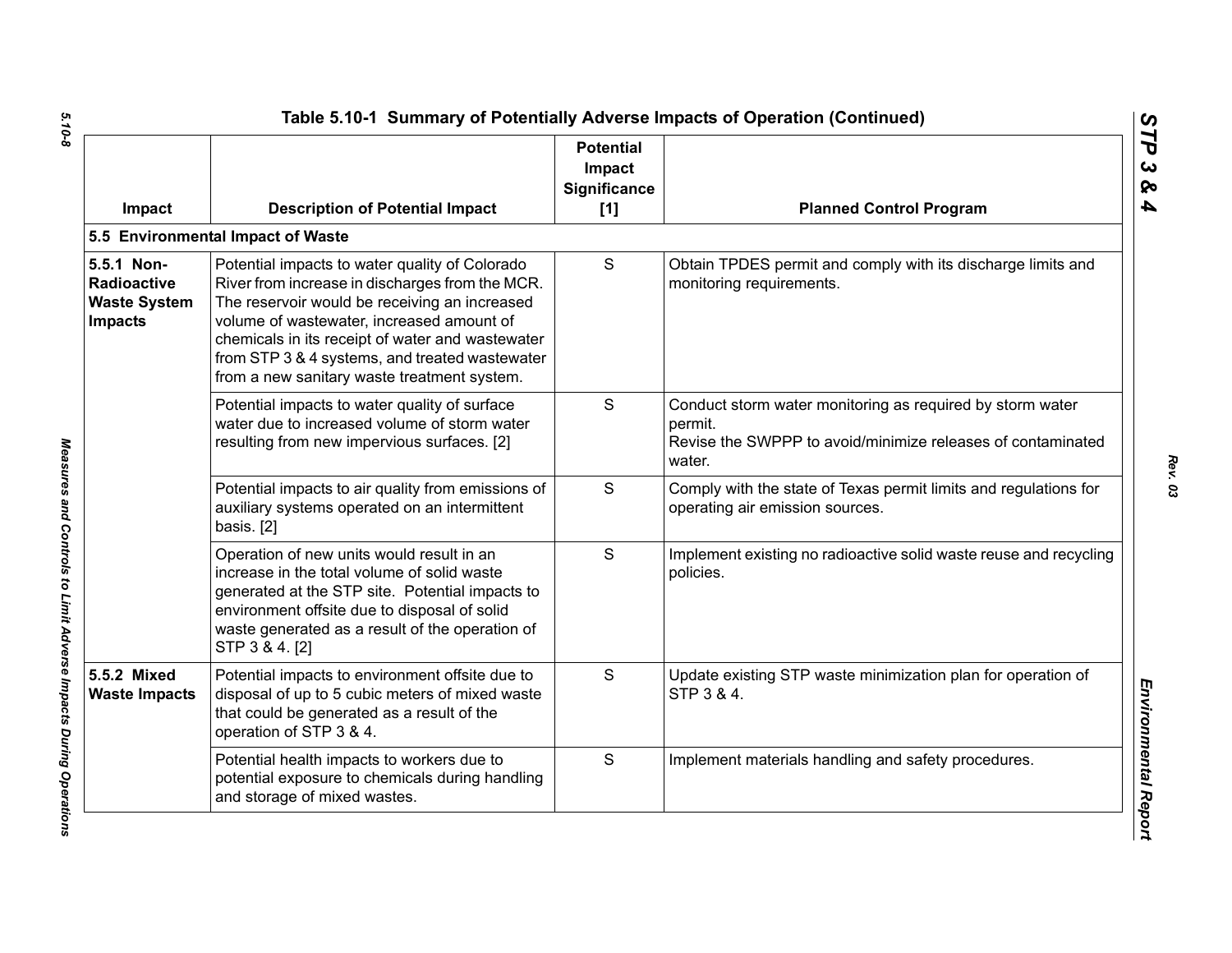| Impact                                           | <b>Description of Potential Impact</b>                                                                                                                                                                              | <b>Potential</b><br>Impact<br><b>Significance</b><br>[1] | <b>Planned Control Program</b>                                                                                                                                                                                                                                                                                                                                                                                                                                                                                                                                                                                                                                                                                 |
|--------------------------------------------------|---------------------------------------------------------------------------------------------------------------------------------------------------------------------------------------------------------------------|----------------------------------------------------------|----------------------------------------------------------------------------------------------------------------------------------------------------------------------------------------------------------------------------------------------------------------------------------------------------------------------------------------------------------------------------------------------------------------------------------------------------------------------------------------------------------------------------------------------------------------------------------------------------------------------------------------------------------------------------------------------------------------|
|                                                  | Potential health impacts to offsite workers and<br>emergency response personnel due to exposure<br>to chemical and radiological hazards during<br>accidental releases and cleanup activities.                       | S                                                        | Revise Integrated Spill Contingency Plan as necessary to<br>address handling and transport of mixed waste generated at STP<br>3 & 4.                                                                                                                                                                                                                                                                                                                                                                                                                                                                                                                                                                           |
|                                                  | 5.6 Transmission System Impacts                                                                                                                                                                                     |                                                          |                                                                                                                                                                                                                                                                                                                                                                                                                                                                                                                                                                                                                                                                                                                |
| 5.6.1<br><b>Terrestrial</b><br><b>Ecosystems</b> | Potential impacts to vegetation and habitat within<br>the transmission line rights of way from routine<br>maintenance of woody vegetative growth by<br>manual and mechanical methods and<br>herbicides.             | ${\mathsf S}$                                            | There will be no increase in transmission line maintenance due to<br>the addition of STP 3 & 4. Mitigation is not required for current<br>maintenance activities associated with STP 1 & 2; therefore,<br>mitigation is not anticipated with the addition of STP 3 & 4 (Note:<br>maintenance is performed the transmission system owners).                                                                                                                                                                                                                                                                                                                                                                     |
| 5.6.2 Aquatic<br><b>Ecosystems</b>               | Potential water quality impacts and subsequent<br>impacts to populations of important aquatic<br>species from maintenance activities in<br>transmission corridors that lie at or near water<br>bodies and wetlands. | S                                                        | There will be no increase in transmission line maintenance due to<br>the addition of STP 3 & 4. The use of chemicals (chiefly<br>herbicides) in right-of-way vegetation management is also a<br>public concern, but potentially toxic effects of these chemicals are<br>mitigated by the use of EPA-registered formulations that are<br>approved for use in utility rights-of-way. All four of the<br>transmission service providers require chemical applicators to be<br>trained in the safe use of herbicides and require supervisory<br>personnel to hold Texas Department of Agriculture Commercial<br>Pesticide Applicators Licenses (Note: maintenance is performed<br>the transmission system owners). |
| 5.6.3 Impacts<br>of Members of<br>the Public     | Potential health impacts to members of the<br>public from transmission lines.                                                                                                                                       | S                                                        | Induced current from transmission lines would be less than 5<br>millamperes. No mitigation would be required.                                                                                                                                                                                                                                                                                                                                                                                                                                                                                                                                                                                                  |

*STP 3 & 4*

*Rev. 03*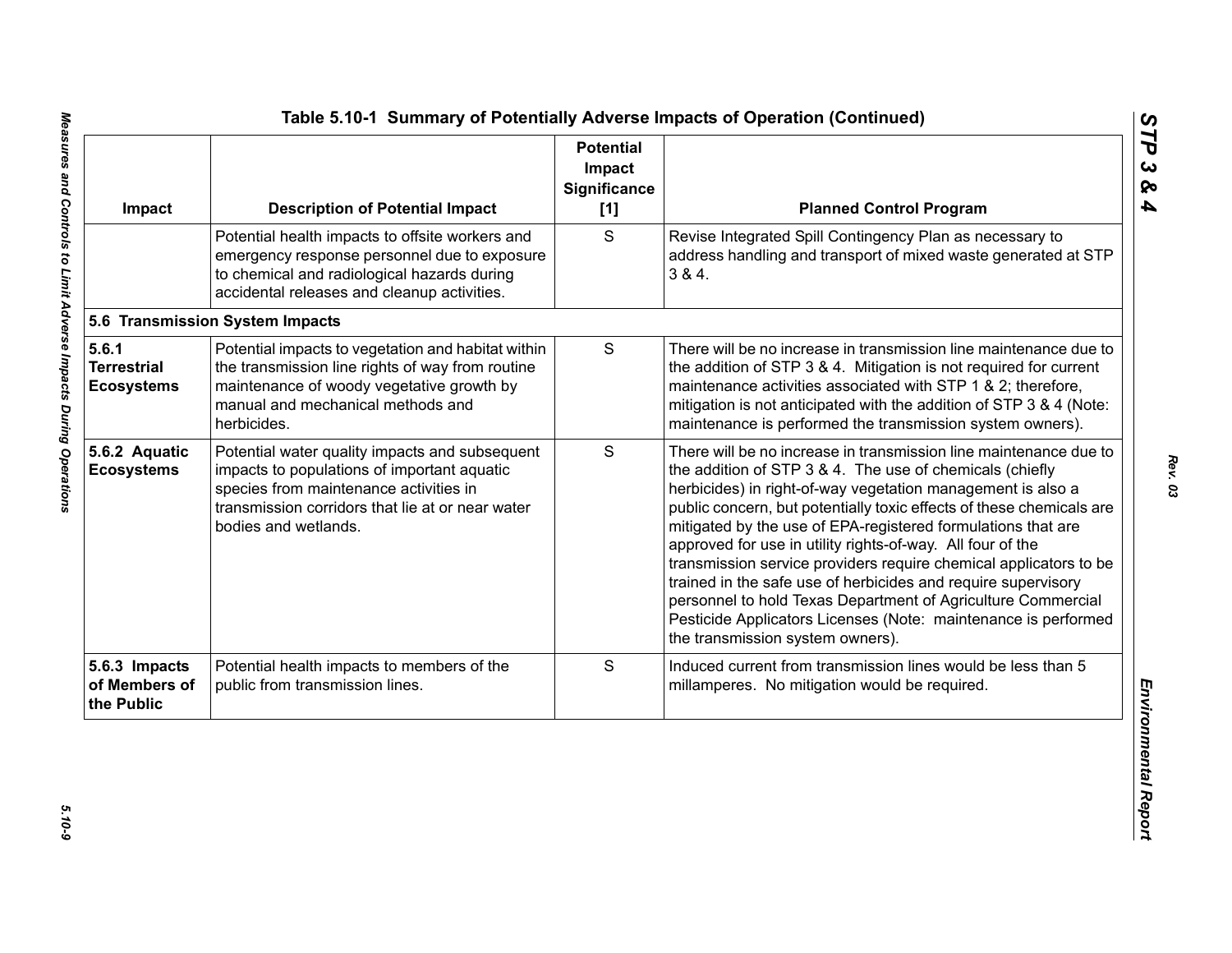| Impact                              | <b>Description of Potential Impact</b>                                                                                                                                                                                                                                                                                                                                                                                                                                        | <b>Potential</b><br>Impact<br><b>Significance</b><br>[1] | <b>Planned Control Program</b>                                                                                                                                                                                                                                                                                           |
|-------------------------------------|-------------------------------------------------------------------------------------------------------------------------------------------------------------------------------------------------------------------------------------------------------------------------------------------------------------------------------------------------------------------------------------------------------------------------------------------------------------------------------|----------------------------------------------------------|--------------------------------------------------------------------------------------------------------------------------------------------------------------------------------------------------------------------------------------------------------------------------------------------------------------------------|
|                                     | 5.7 Uranium Fuel Cycle Impacts                                                                                                                                                                                                                                                                                                                                                                                                                                                |                                                          |                                                                                                                                                                                                                                                                                                                          |
|                                     | 5.7.1 Land Use   Potential impacts to land use from fuel cycle.<br>Total annual land requirements for fuel cycle<br>support would be 21 permanently committed<br>acres and 160 temporarily committed acres per<br>unit.                                                                                                                                                                                                                                                       | S                                                        | Impacts to land from the fuel cycle, in comparison with land<br>requirements for fossil fuel fired plant, are small and mitigation<br>would not be required.                                                                                                                                                             |
| 5.7.2 Water<br><b>Use</b>           | Potential impacts to water resources from fuel<br>cycle. Total annual water use for the fuel cycle<br>would be $1.82 \times 10^{10}$ gallons per unit. [2]                                                                                                                                                                                                                                                                                                                    | S                                                        | Practical mitigation for this impact does not exist.                                                                                                                                                                                                                                                                     |
| 5.7.3 Fossil<br><b>Fuel Impacts</b> | Potential impacts to fossil fuel resources from<br>fuel cycle.                                                                                                                                                                                                                                                                                                                                                                                                                | S                                                        | Electric energy needs for fuel cycle would be less than 5% of the<br>output of one of the proposed units. Natural gas consumption for<br>fuel cycle support if used instead to generate electricity would<br>yield less than 0.4% of the energy output of one of the proposed<br>units. No mitigation would be required. |
| 5.7.4 Chemical<br><b>Effluents</b>  | Potential impacts to air and water quality from<br>fuel cycle. Gaseous effluents would be less than<br>0.052% of all 2005 US $SO_2$ emissions and less<br>than 0.012% of all 2005 US $NO_x$ emissions.<br>Liquid effluents from fuel enrichment and<br>fabrication are subject to federal, state, and/or<br>local requirements and limitations. Milling<br>chemical effluents are not released in quantities<br>sufficient to have significant impacts on the<br>environment. | S                                                        | All chemical discharges released into the environment are subject<br>to requirements and limitations set by an appropriate federal,<br>state, or local agency.                                                                                                                                                           |

5.10-10

*5.10-10 Measures and Controls to Limit Adverse Impacts During Operations*  Measures and Controls to Limit Adverse Impacts During Operations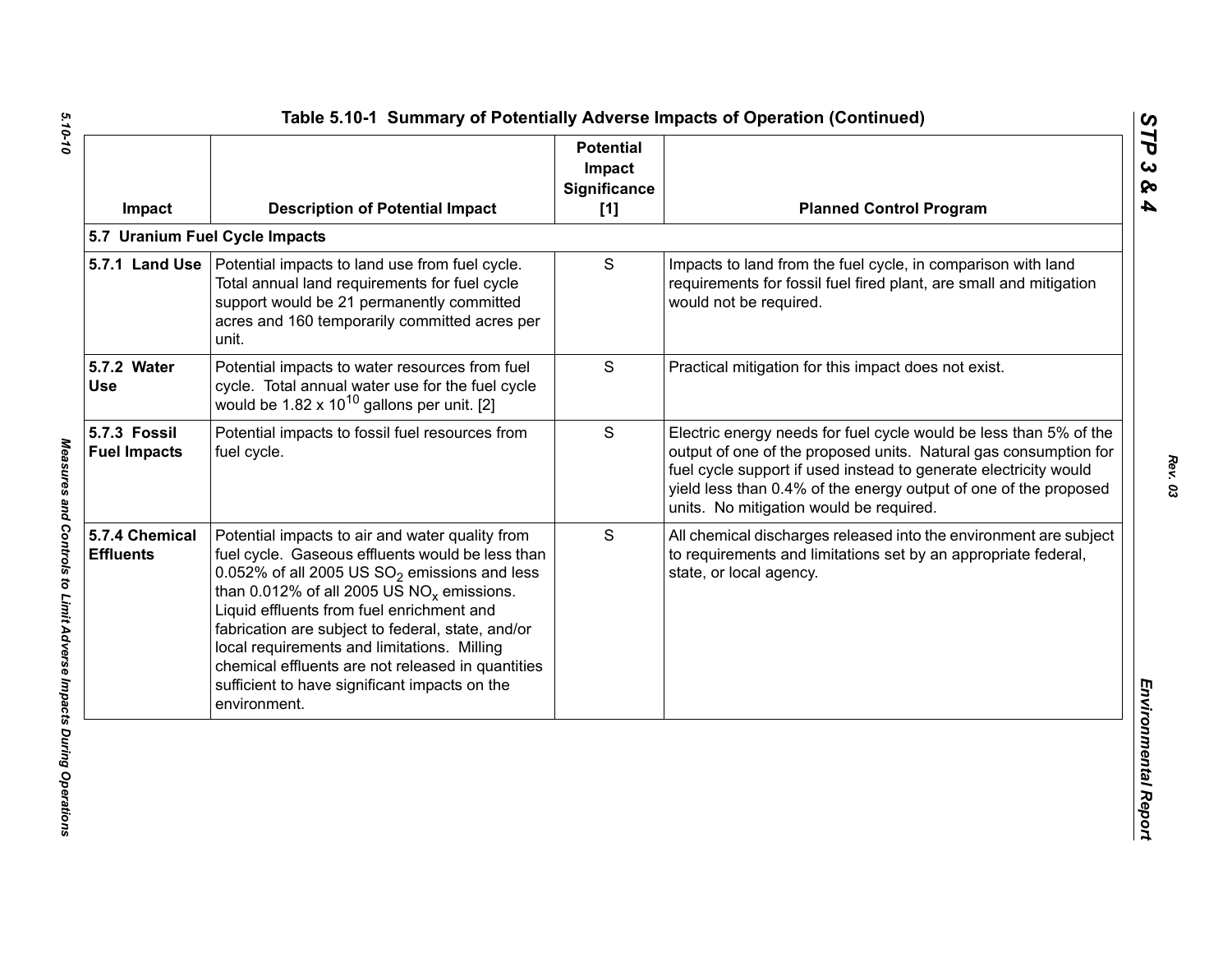| S<br>Potential health impacts to members of the<br>No mitigation would be required.<br>public from radioactive effluents from the fuel<br>Radioactive<br>cycle. The estimated whole-body population<br><b>Effluents</b><br>dose commitment to the U.S. population would<br>be approximately 2600 person-rem per year per<br>unit an estimate that correlates with 1.9 fatalities<br>per year to the U.S. population.<br>5.7.6<br>S<br>Potential environmental impacts from disposal of<br>Radioactive<br>radioactive wastes generated as a result of the<br><b>Waste</b><br>fuel cycle. No significant radioactive releases to<br>time an NRC-licensed high-level waste disposal facility is<br>the environment are expected from low-level<br>waste disposal. No releases to the environment<br>are expected from the repository disposal of<br>other uses.<br>transuranic and high-level waste.<br>S<br>Potential health impacts to fuel cycle workers<br>caused by radiation exposure. The estimated<br>limit of 10 CFR 20.<br>occupational dose (to all fuel cycle workers<br>cumulatively) is approximately 960 person-rem | Impact | <b>Description of Potential Impact</b> | <b>Potential</b><br>Impact<br><b>Significance</b><br>[1] | <b>Planned Control Program</b>                                                                                                                                                                                                                                                   |
|---------------------------------------------------------------------------------------------------------------------------------------------------------------------------------------------------------------------------------------------------------------------------------------------------------------------------------------------------------------------------------------------------------------------------------------------------------------------------------------------------------------------------------------------------------------------------------------------------------------------------------------------------------------------------------------------------------------------------------------------------------------------------------------------------------------------------------------------------------------------------------------------------------------------------------------------------------------------------------------------------------------------------------------------------------------------------------------------------------------------------------|--------|----------------------------------------|----------------------------------------------------------|----------------------------------------------------------------------------------------------------------------------------------------------------------------------------------------------------------------------------------------------------------------------------------|
|                                                                                                                                                                                                                                                                                                                                                                                                                                                                                                                                                                                                                                                                                                                                                                                                                                                                                                                                                                                                                                                                                                                                 | 5.7.5  |                                        |                                                          |                                                                                                                                                                                                                                                                                  |
| 5.7.7<br>Occupational<br><b>Dose</b>                                                                                                                                                                                                                                                                                                                                                                                                                                                                                                                                                                                                                                                                                                                                                                                                                                                                                                                                                                                                                                                                                            |        |                                        |                                                          | Disposal area(s) would be a permitted waste disposal facility with<br>a land use designated for such activities. Disposal area would be<br>operated under appropriate regulations and guidelines until such<br>constructed. At that time, the storage area could be restored for |
| per year per unit.                                                                                                                                                                                                                                                                                                                                                                                                                                                                                                                                                                                                                                                                                                                                                                                                                                                                                                                                                                                                                                                                                                              |        |                                        |                                                          | The dose to any individual would be maintained within the dose                                                                                                                                                                                                                   |
|                                                                                                                                                                                                                                                                                                                                                                                                                                                                                                                                                                                                                                                                                                                                                                                                                                                                                                                                                                                                                                                                                                                                 |        |                                        |                                                          |                                                                                                                                                                                                                                                                                  |

5.10-11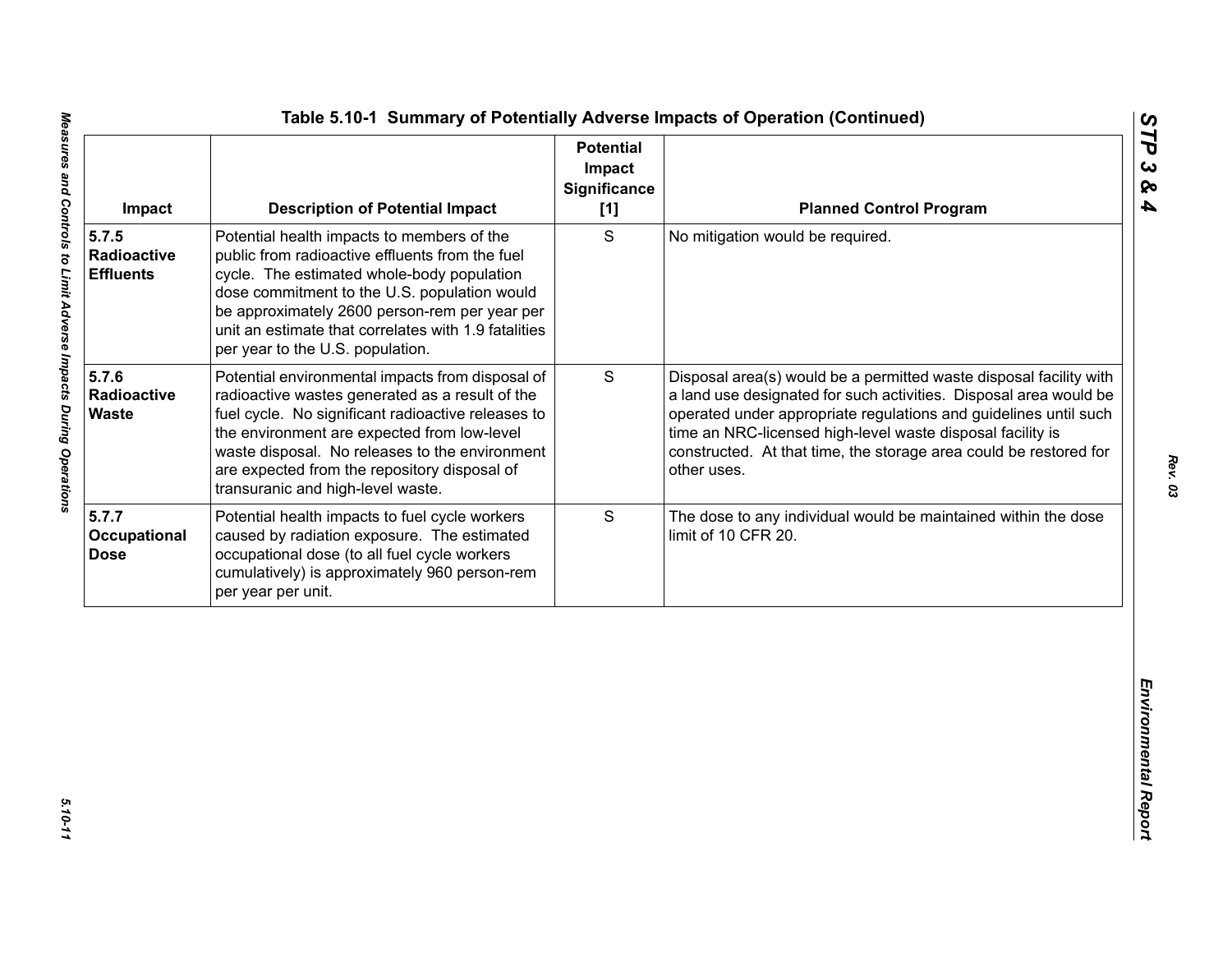| Impact                                         | <b>Description of Potential Impact</b>                                                                                                                                                                                                                                                                                                                                              | <b>Potential</b><br>Impact<br><b>Significance</b><br>[1] | <b>Planned Control Program</b>                                                                                                                                                                                                                                                                                 |
|------------------------------------------------|-------------------------------------------------------------------------------------------------------------------------------------------------------------------------------------------------------------------------------------------------------------------------------------------------------------------------------------------------------------------------------------|----------------------------------------------------------|----------------------------------------------------------------------------------------------------------------------------------------------------------------------------------------------------------------------------------------------------------------------------------------------------------------|
| 5.7.8<br><b>Transportation</b>                 | Potential health impacts to transportation<br>workers and members of the public caused by<br>radiation exposure resulting from the loading,<br>unloading, and transport of radioactive materials<br>associated with the fuel cycle. The estimated<br>dose to workers and the public from<br>transportation associated with the fuel cycle is 4<br>person-rem per year per unit. [2] | S                                                        | Limit amounts of waste handled and disposed of through source<br>reduction, recycling, treatment, to the extent practical and<br>feasible. Construct onsite storage facilities, as required, for<br>wastes and implement a waste management program in<br>compliance with applicable regulatory requirements.  |
| 5.8 Socioeconomic Impacts                      |                                                                                                                                                                                                                                                                                                                                                                                     |                                                          |                                                                                                                                                                                                                                                                                                                |
| 5.8.1 Physical<br><b>Impacts</b>               | Degradation of roads in the vicinity due to<br>increased traffic from commuting of operations<br>workers and deliveries for STP 3 & 4.                                                                                                                                                                                                                                              | ${\mathsf S}$                                            | Increased tax revenue from STP 3 & 4 will allow for the local<br>government to improve roads as needed.                                                                                                                                                                                                        |
|                                                | Potential impacts to air quality from limited,<br>short-term operation of auxiliary systems.                                                                                                                                                                                                                                                                                        | $\mathsf{S}$                                             | Obtain air permits and operate systems within permit limits and<br>monitor emissions as required.                                                                                                                                                                                                              |
|                                                | Visual impacts to landscape from reactor<br>buildings, cooling towers, and associated<br>plumes.                                                                                                                                                                                                                                                                                    | S                                                        | No mitigation would be required.                                                                                                                                                                                                                                                                               |
| 5.8.2 Social<br>and Economic<br><b>Impacts</b> | Potential adverse economic impact to Matagorda<br>County residents due to potential increase in<br>rental rates and housing prices due to influx of<br>operations workers. [2]                                                                                                                                                                                                      | $M-L$                                                    | Maintain communication with local and regional governmental<br>and non-government organizations in a timely manner so that<br>they are aware of number of workers coming (and the number of<br>construction workers departing) and the timing of arrivals (and<br>departures) to allow for community planning. |
|                                                | Increased demand for water by operations<br>workers would further stress water supplies<br>which are predicted by the water planning<br>organization to fall short of water demand after<br>2010. [2]                                                                                                                                                                               | $S-M$                                                    | Maintain communication with local and regional governmental<br>and non-government organizations in a timely manner so that<br>they are aware of number of workers coming (and the number of<br>construction workers departing) and the timing of arrivals (and<br>departures) to allow for community planning. |

*STP 3 & 4*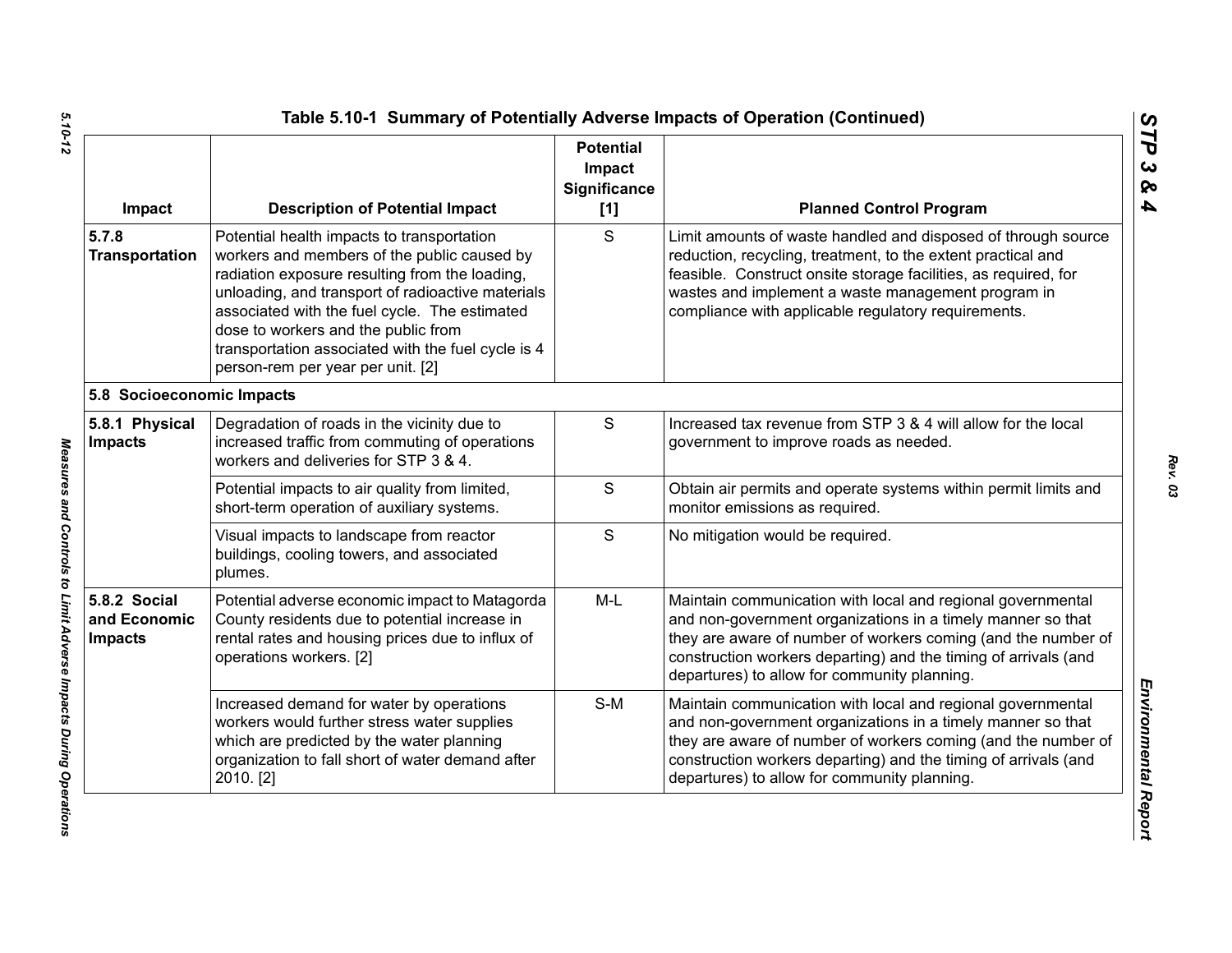| Impact                                                        | <b>Description of Potential Impact</b>                                                                                                                                                                                                          | <b>Potential</b><br>Impact<br><b>Significance</b><br>[1] | <b>Planned Control Program</b>                                                                                                                                                                                                                                                                                                                                                                                                                                                                                     |
|---------------------------------------------------------------|-------------------------------------------------------------------------------------------------------------------------------------------------------------------------------------------------------------------------------------------------|----------------------------------------------------------|--------------------------------------------------------------------------------------------------------------------------------------------------------------------------------------------------------------------------------------------------------------------------------------------------------------------------------------------------------------------------------------------------------------------------------------------------------------------------------------------------------------------|
| 5.8.2 Social<br>and Economic<br><b>Impacts</b><br>(continued) | Increased wastewater volume as a result of in-<br>migrating operations workforce would contribute<br>to an overall population-related increase in<br>wastewater volume which could exceed<br>wastewater treatment capabilities in the area. [2] | $S-M$                                                    | Maintain communication with local and regional governmental<br>and non-government organizations in a timely manner so that<br>they are aware of number of workers coming (and the number of<br>construction workers departing) and the timing of arrivals (and<br>departures) to allow for community planning.                                                                                                                                                                                                     |
|                                                               | Potential impact to police and fire department<br>services in Matagorda and Brazoria Counties<br>due to small increases in the ratio of<br>residents/residences to police and firefighters.<br>$[2]$                                            | $\mathbf S$                                              | Maintain communication with local and regional governmental<br>and non-government organizations in a timely manner so that<br>they are aware of number of workers coming (and the number of<br>construction workers departing) and the timing of arrivals (and<br>departures) to allow for community planning.                                                                                                                                                                                                     |
|                                                               | Potential impact to medical services in<br>Matagorda and Brazoria Counties due to<br>medical service needs of in-migrating operations<br>workforce.                                                                                             | S                                                        | Maintain communication with local and regional governmental<br>and non-government organizations in a timely manner so that<br>they are aware of number of workers coming (and the number of<br>construction workers departing) and the timing of arrivals (and<br>departures) to allow for community planning.<br>Increased property tax revenues as a result of the increased<br>population, and, in the case of Matagorda County, property taxes<br>on the new reactors, would fund additional medical services. |
|                                                               |                                                                                                                                                                                                                                                 |                                                          |                                                                                                                                                                                                                                                                                                                                                                                                                                                                                                                    |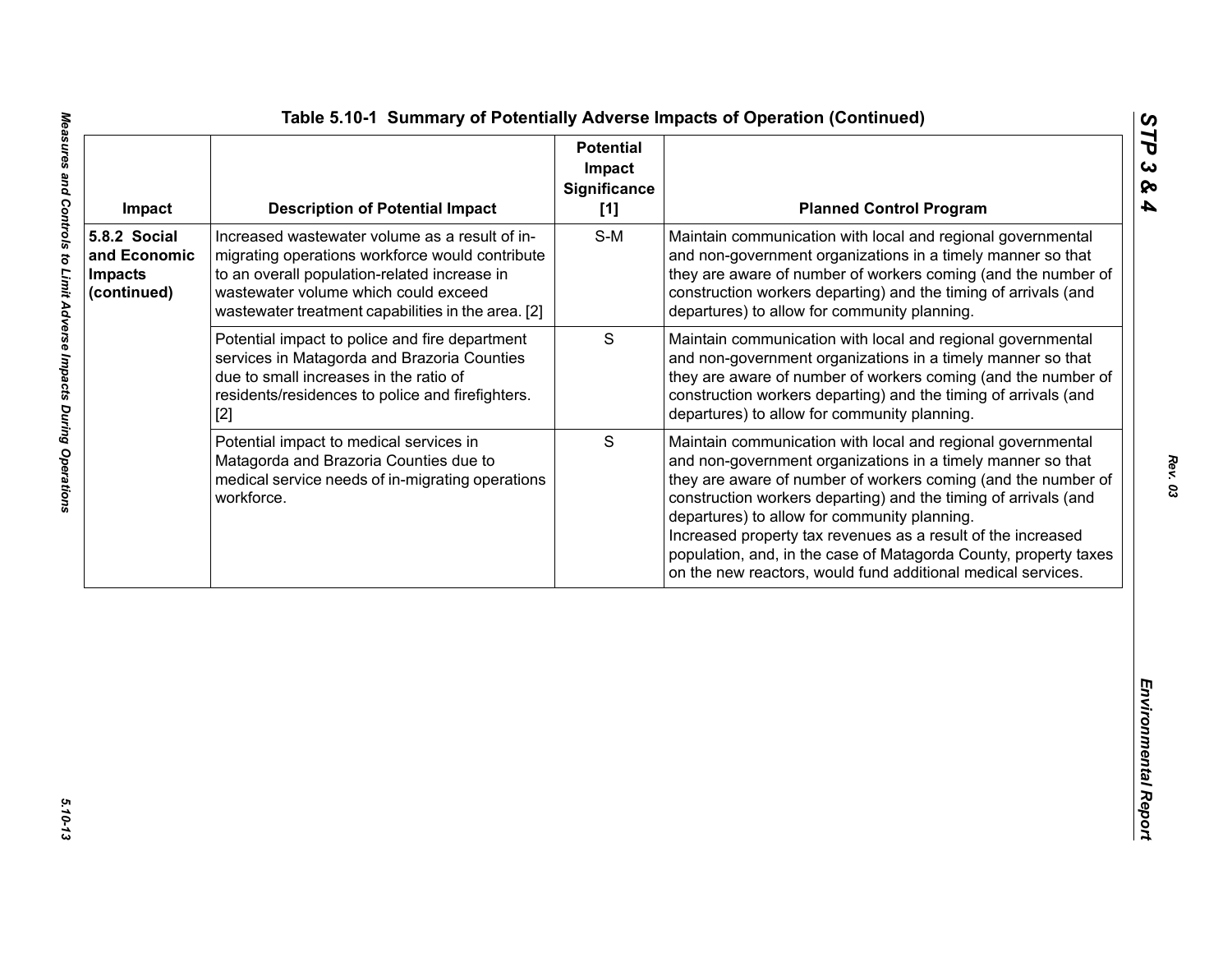| Impact                                                        | <b>Description of Potential Impact</b>                                                                                                                                                                    | <b>Potential</b><br>Impact<br><b>Significance</b><br>[1] | <b>Planned Control Program</b>                                                                                                                                                                                                                                                                                                                                                                                                                                                                                                                                        |
|---------------------------------------------------------------|-----------------------------------------------------------------------------------------------------------------------------------------------------------------------------------------------------------|----------------------------------------------------------|-----------------------------------------------------------------------------------------------------------------------------------------------------------------------------------------------------------------------------------------------------------------------------------------------------------------------------------------------------------------------------------------------------------------------------------------------------------------------------------------------------------------------------------------------------------------------|
| 5.8.2 Social<br>and Economic<br><b>Impacts</b><br>(continued) | Impact to Matagorda County schools due to in-<br>migrating operations workforce increasing the<br>student population by an estimated 14 percent.<br>$[2]$                                                 | $M-L$                                                    | Maintain communication with local and regional governmental<br>and non-government organizations in a timely manner so that<br>they are aware of number of workers coming (and the number of<br>construction workers departing) and the timing of arrivals (and<br>departures) to allow for community planning.<br>Increased property tax revenues as a result of the increased<br>population, and, in the case of Matagorda County, property taxes<br>on the new reactors, would fund additional teachers and facilities<br>for Palacios Independent School District. |
|                                                               | Traffic congestion due to operations and outage<br>workforces commuting. Hourly vehicle capacity<br>would be exceeded during shift changes with<br>only the operations workforce commuting to<br>STP. [2] | M-L                                                      | Stagger outage schedules so only one unit will be down at a time.<br>Stagger arrival and departure times.                                                                                                                                                                                                                                                                                                                                                                                                                                                             |
| 5.8.3<br>Environmental<br><b>Justice Impacts</b>              | Low-income rental housing rates could increase<br>due to increased demand for housing, potentially<br>displacing low-income renters in Matagorda<br>County during the construction phase. [2]             | S                                                        | Analysis of housing availability in Matagorda County determined<br>that the probability of this being an issue is low. Because of this,<br>control efforts would not be necessary.                                                                                                                                                                                                                                                                                                                                                                                    |
| 5.9 Decommissioning                                           |                                                                                                                                                                                                           |                                                          |                                                                                                                                                                                                                                                                                                                                                                                                                                                                                                                                                                       |
| 5.9 Decom-<br>missioning                                      | Potential impact to worker health due to<br>occupational exposures.                                                                                                                                       | S                                                        | Continue applicable mitigation measures employed during the<br>operations period for decommissioning activities.                                                                                                                                                                                                                                                                                                                                                                                                                                                      |
|                                                               | Potential health impact to transportation worker<br>and members of the public due to exposure to<br>radiological materials during loading, unloading,<br>and transport.                                   | S                                                        | Continue applicable mitigation measures employed during the<br>operations period for transportation of waste and materials to<br>disposal sites.                                                                                                                                                                                                                                                                                                                                                                                                                      |